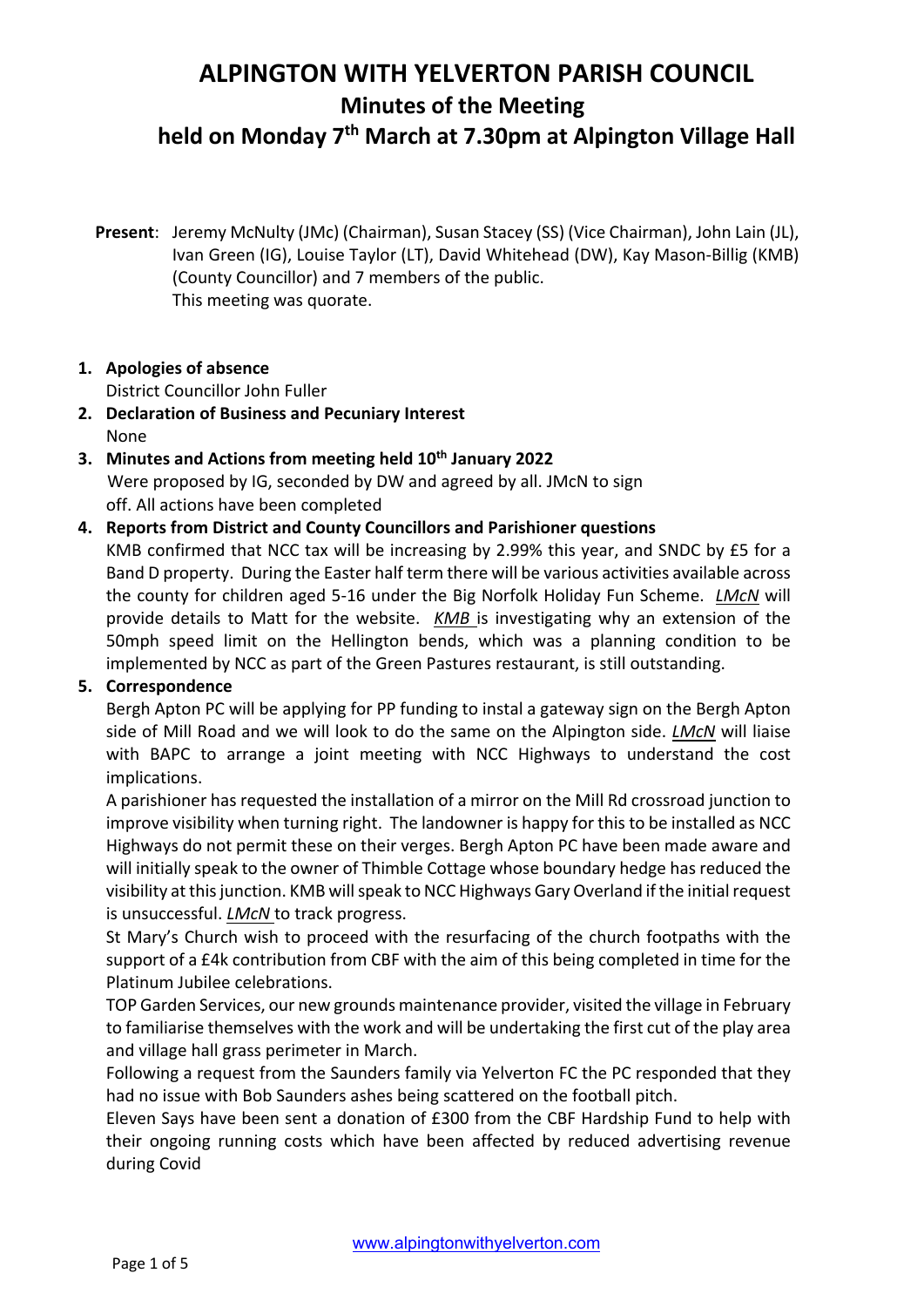**held on Monday 7th March at 7.30pm at Alpington Village Hall**

Norfolk Resilience Forum have asked whether our PC would like to be included on their cascade alert system. Whilst we have our own Emergency Plan registered with SNDC Councillors agreed that we would like NRF to cascade any alerts. *LMcN* to email NRF. **6. Finance**

| Finance: Balance of accounts, Receipts received & Payments made          |                                                                            |               |               |  |  |
|--------------------------------------------------------------------------|----------------------------------------------------------------------------|---------------|---------------|--|--|
|                                                                          | <b>Main Account</b>                                                        |               |               |  |  |
| <b>Date</b>                                                              |                                                                            | <b>Amount</b> | <b>Totals</b> |  |  |
| 4 Jan 22                                                                 | <b>Balance b/f</b>                                                         | £7,812.43     |               |  |  |
|                                                                          | <b>Payments</b>                                                            |               |               |  |  |
| 14 Jan 22                                                                | Microsoft 365 renewal                                                      | 59.99         |               |  |  |
| 17 Jan 22                                                                | <b>Citizens Advice donation</b>                                            | 100.00        |               |  |  |
| 24 Jan 22                                                                | Ashfords                                                                   | 138.60        |               |  |  |
| 31 Jan 22                                                                | Clerk salary & expenses                                                    | 179.70        |               |  |  |
| 31 Jan 22                                                                | <b>HMRC</b>                                                                | 41.40         |               |  |  |
| 7 Feb 22                                                                 | Wordpress renewal                                                          | 36.00         |               |  |  |
| 18 Feb 22                                                                | <b>Community Action membership</b>                                         | 20.00         |               |  |  |
| 23 Feb 22                                                                | Clerk salary & expenses                                                    | 179.50        |               |  |  |
| 23 Feb 22                                                                | <b>HMRC</b>                                                                | 41.60         |               |  |  |
| 28 Feb 22                                                                | SNDC dog bin collection                                                    | 1,061.76      |               |  |  |
|                                                                          |                                                                            |               | £1,858.55     |  |  |
|                                                                          | <b>Receipts</b>                                                            |               |               |  |  |
| 20 Jan 22                                                                | VAT reclaim                                                                | 172.88        |               |  |  |
|                                                                          |                                                                            |               | £172.88       |  |  |
| 03 Mar 22                                                                | <b>Balance c/f</b>                                                         |               | £6,126.76     |  |  |
|                                                                          |                                                                            |               |               |  |  |
|                                                                          | <b>CBF Account</b>                                                         |               |               |  |  |
| <b>Date</b>                                                              |                                                                            | <b>Amount</b> | <b>Totals</b> |  |  |
| 14 Oct 21                                                                | <b>Balance b/f</b>                                                         | £12,853.91    |               |  |  |
|                                                                          | <b>Payments</b>                                                            |               |               |  |  |
| 14 Feb 22                                                                | Eleven Says donation                                                       | 300.00        |               |  |  |
|                                                                          |                                                                            |               | £300.00       |  |  |
|                                                                          | <b>Receipts</b>                                                            |               |               |  |  |
| 20 Jan 22                                                                | VAT reclaim                                                                | 3,261.76      |               |  |  |
|                                                                          |                                                                            |               | £3,261.76     |  |  |
| 03 Mar 22                                                                | <b>Balance c/f</b>                                                         | £15,815.67    |               |  |  |
| NB Balance c/f includes a maximum committed spend of £7,630.48 to unpaid |                                                                            |               |               |  |  |
|                                                                          | CBF awards shown below leaving £8,185.19 unallocated                       |               |               |  |  |
|                                                                          | £699.49 village hall goal posts/nets, £17.15 hardship fund, £1,863.84 pond |               |               |  |  |
|                                                                          | project, £1,050 Jubilee celebrations and £4,000 St Mary's church path      |               |               |  |  |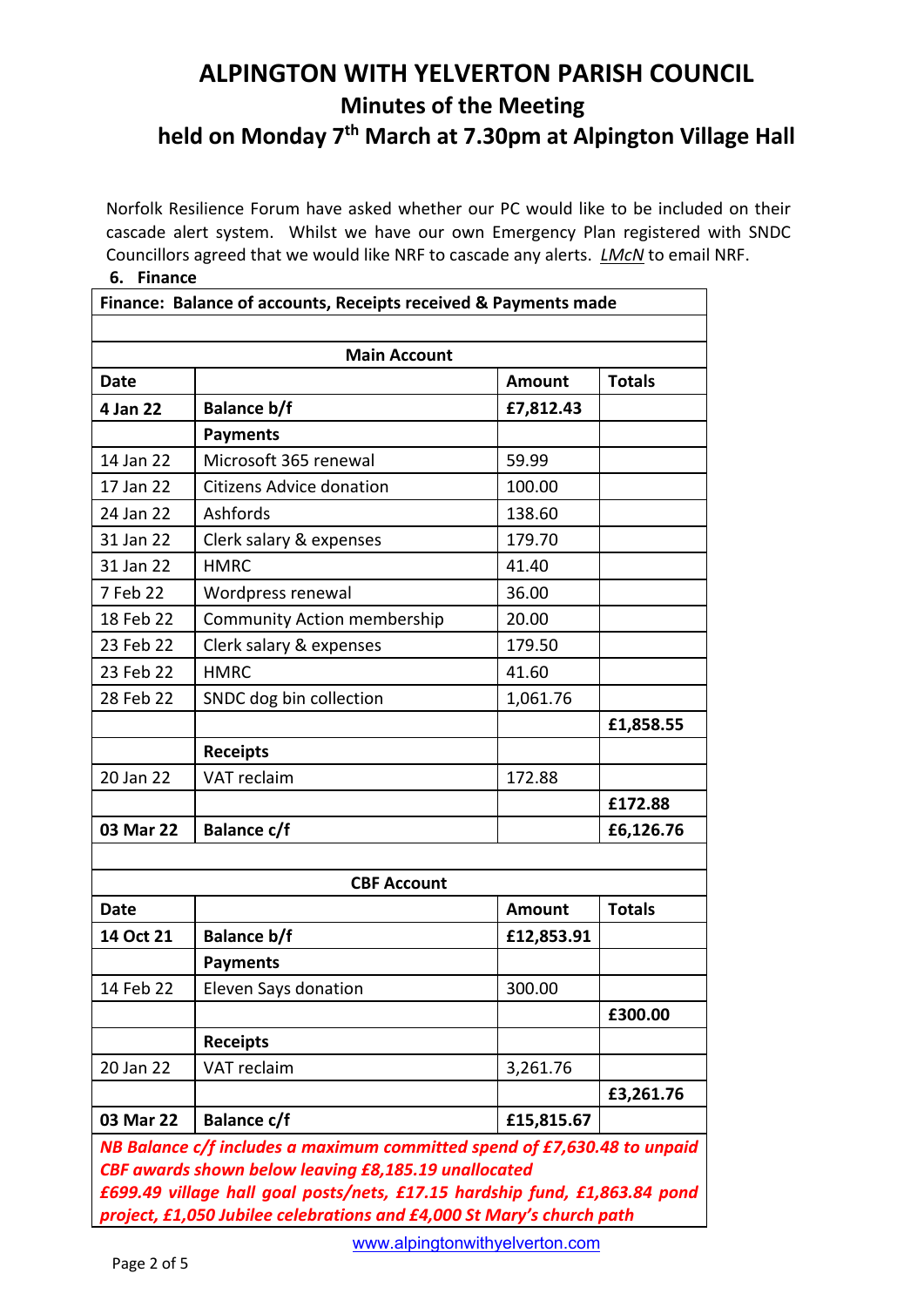**held on Monday 7th March at 7.30pm at Alpington Village Hall**

| CIL Account |                    |           |               |  |  |  |
|-------------|--------------------|-----------|---------------|--|--|--|
| Date        |                    | Amount    | <b>Totals</b> |  |  |  |
| 14 Oct 21   | <b>Balance b/f</b> | £3,367.22 |               |  |  |  |
| 4 Jan 22    | <b>Balance c/f</b> | £3,367.22 |               |  |  |  |

The 2022-2023 Budget has been circulated and shows that there is expected to be a healthy balance of c£5k in the current account b/f from year end which will cushion us against any unforeseen cost increases.

# **7. Planning Applications**

| <b>Application</b> | <b>Address and Proposal</b>                                              | P/Council       | S/Norfolk       |
|--------------------|--------------------------------------------------------------------------|-----------------|-----------------|
| Ref &              |                                                                          | <b>Decision</b> | <b>Decision</b> |
| Date               |                                                                          |                 |                 |
| 2020/2335          | Land East of The Bungalow Loddon Road Yelverton Norfolk                  | Rejected        | Rejected        |
|                    | Change of use of amenity land to residential Romany Gypsy site.          |                 |                 |
|                    | Erection of dayroom, store/workshop building and hard standing for       |                 |                 |
|                    | mobile home and touring caravan. Appeal submitted                        |                 |                 |
| 2021/1030          | East View Back Road Yelverton NR14 7GF                                   | Approved        | Pending         |
|                    | Demolition of existing dwelling and structures and replace with 2 storey |                 |                 |
|                    | dwelling with attached garage and annexe, including relocation of        |                 |                 |
|                    | existing access                                                          |                 |                 |
| 2021/1679          | The Old Hall Nichols Road Alpington NR14 7NF                             | Rejected        | Approved        |
|                    | Erection of entrance gates, brick piers and supporting walls             |                 |                 |
| 2021/2575          | Edgefield Mill Road Alpington Norfolk NR14 7PQ                           | Approved        | Approved        |
|                    | Single storey rear extension, replacement, and conversion of main roof   |                 |                 |
|                    | to form habitable rooms with gabled ends and higher ridge line, new      |                 |                 |
|                    | flat roof over garage to match rear extension and new detached           |                 |                 |
|                    | garage/car port                                                          |                 |                 |
| 2021/2631          | Galindez Mill Road Alpington Norfolk NR14 7PQ                            | Approved        | Approved        |
|                    | Raising of ridge to create first floor accommodation and two storey      |                 |                 |
|                    | rear extension                                                           |                 |                 |
| 2022/0048          | Land South of Loddon Road Yelverton Norfolk                              | Rejected        | Pending         |
|                    | Erection of agricultural building                                        |                 |                 |
| 2022/0088          | 7, 9, 15, 17 Wheel Road and Saffron House Nichols Road Alpington         | Approved        | Pending         |
|                    | <b>NR14 7RX</b>                                                          |                 |                 |
|                    | Change of use of agricultural land for garden use for the following      |                 |                 |
|                    | properties: 7, 9, 15,17 Wheel Road and Saffron House, Nichols Road,      |                 |                 |
|                    | Alpington                                                                |                 |                 |
| 2022/0246          | The Gables Church Road Alpington Norfolk NR14 7NU                        | Pending         | Pending         |
|                    | Extend bungalow five metres on south side to accommodate bedroom         |                 |                 |
|                    | and en-suite                                                             |                 |                 |
| 2022/0395          | 1 Church Road Yelverton Norfolk NR14 7PB                                 | Pending         | Pending         |
|                    | New tarmac vehicular access off Church Road onto front of property       |                 |                 |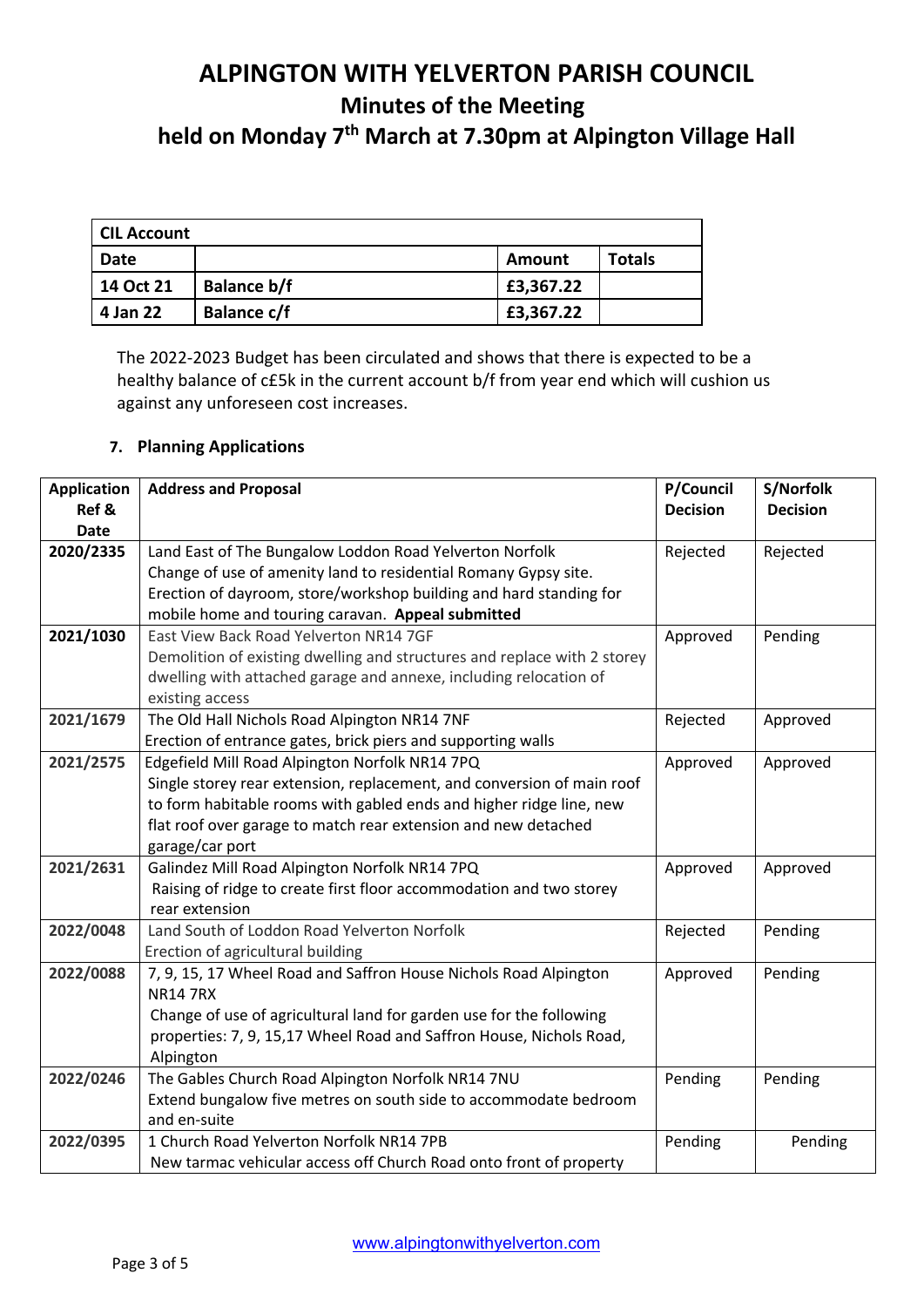# **ALPINGTON WITH YELVERTON PARISH COUNCIL Minutes of the Meeting held on Monday 7th March at 7.30pm at Alpington Village Hall**

The PC will be restating its objection to the appeal submitted for application 2020/2335 IG advised that planning application 2018/1834 Russell Engineering, Mill Rd hasn't fulfilled its obligation to plant new hedging. *LMcN* to email JF as an enforcement issue.

KMB left the meeting at 20:06

# **8. Highways – speed camera, parking, roadworks etc**

The speed camera batteries are not lasting a full month. It was agreed that a lithium battery which has significantly better durability would be purchased.

A reminder was made to report any potholes via NCC website or following the link on the village website and it is noted that the damaged barrier on Burgate Lane has been replaced.

# **9. Platinum Jubilee 2022**

LT updated on the plans for the 4 days which start with a royal themed quiz the evening of Thursday 2<sup>nd</sup> June at the Wheel of Fortune and continue through Friday to Sunday with events including a cheese and wine tasting, a 1950's traditional fete, Tug of War etc on the Garrick Field, Church service and flower festival, picnic and cutting and sharing of a celebratory cake. Villagers will be encouraged to put up bunting and Winkworth Estate Agents will be promoting the celebrations paying £5 for every board displayed. £200 of funding from SNDC will help to fund the event. A save the date leaflet is at the printers and a door drop will commence shortly. SS updated that she has written an article for the next edition of Eleven Says and a more detailed timetable of the celebrations will be door dropped early May.

# **10. Reports**

# **Tree Warden**

LT has shared the Tree Care Consultants report on the Veteran Oak to Councillors. It was agreed that LT would ask for the pruning work to be undertaken at a cost of £625 + vat and that LT would enquire about the cost to provide bags of specialist mulch that a small working party would spread under the tree to reduce the cost.

#### **Village Hall Committee**

SS confirmed that she will replace DW as the PC representative on the VH committee. JMcN thanked DW for his support in carrying out this role over the years

#### **Village School**

The school are liaising with LT/SS to discuss the Platinum Jubilee celebrations. DW will feed back that the PC are not getting any trees as the UK wide initiative was for large planting schemes and we do not have enough land.

#### **Play Area Monthly Inspection**

David Bracey will continue to provide the annual Health & Safety report for the Play Area and the Garrick Field. Signage will be consolidated and replaced. *DW* will circulate draft wording for a new sign. LT asked if the old goal posts and net could be removed ahead of the Jubilee celebrations. *JMcN* will speak to Kevin Parfitt for help to get these taken to the tip.

#### **Garrick Field Monthly Inspection**

All fallen trees have been cut and removed